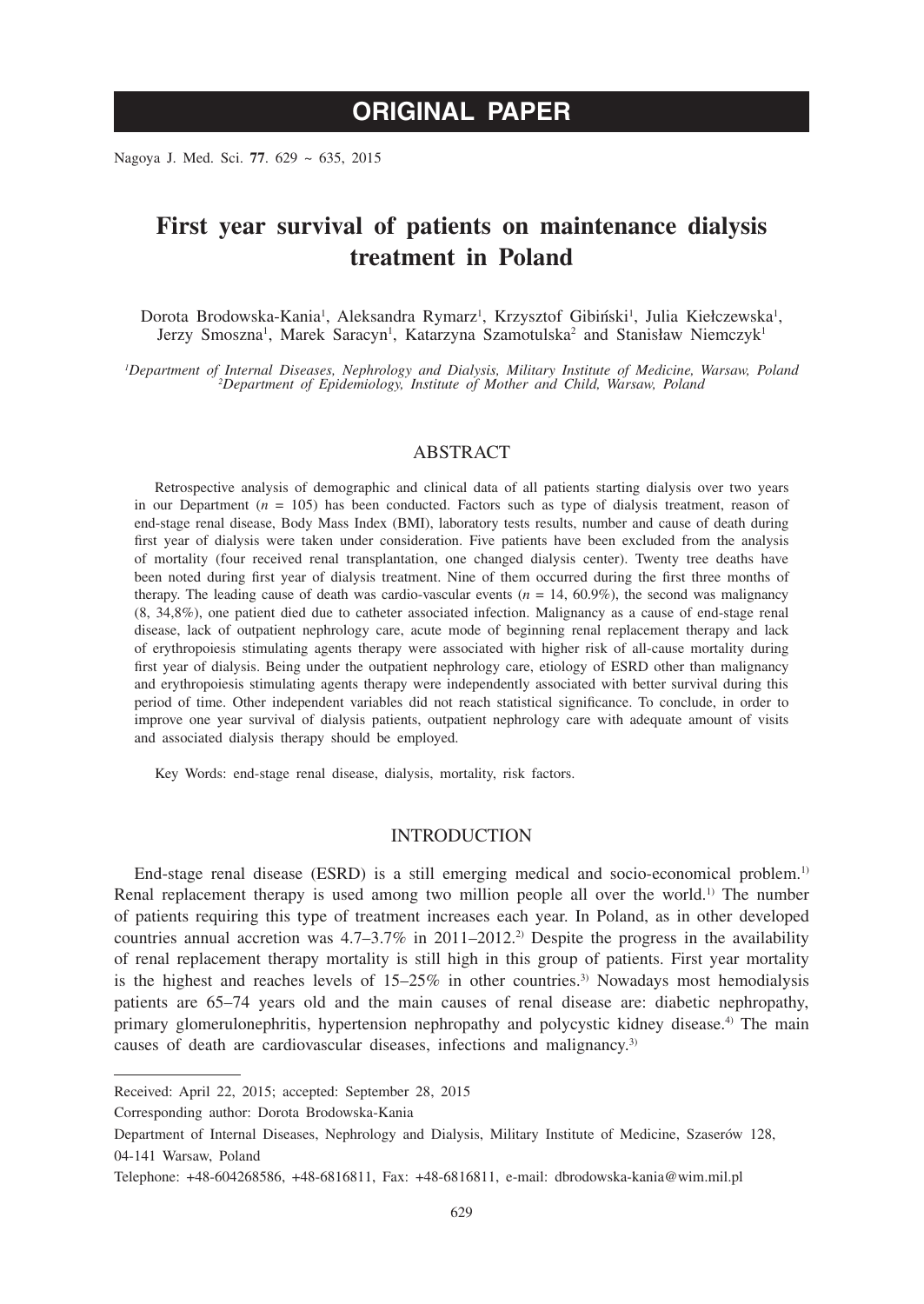The aim of the study was to identify the main causes of death and the risk factors of increased mortality during the first year of renal replacement therapy in Poland. Poland doesn't have a center registry of dialysis patients. We present experiences from one dialysis center in Warsaw.

## **METHODS**

Retrospective analysis of demographic and clinical data of all patients starting renal replacement therapy between January 2010 and December 2012 in the Military Institute of Medicine, Warsaw (Poland) has been done. The following data was collected: type of dialysis therapy, reason of end-stage renal disease, type of vascular access, being under the outpatient nephrology care, mode of beginning dialysis treatment, Body Mass Index (BMI), total protein, albumin, cholesterol, hemoglobin concentrations at the moment of beginning dialysis, erythropoiesis stimulating agents therapy and number and cause of death during the first year of dialysis therapy.

Statistical analysis has been done using the Cox proportional hazards model. Transfers to renal transplantation were treated as censored observations. P value less than 0.05 was considered statistically significant. All analysis was performed using SPSS software v.18.0.

#### **RESULTS**

We included 105 patients (36 female, 69 male), age  $61.74 \pm 16.04$ . Characteristic group is presented in table 1. All patients in the study were Caucasians. Most patients were treated with

| 61.74 SD 14.04<br>Age                               |
|-----------------------------------------------------|
|                                                     |
| 24.96 SD 5.09<br>BMI                                |
| 69:36<br>Gender (Male: Female)<br>$65.7\% : 34.3\%$ |
| Type of dialysis                                    |
| Peritoneal Dialysis<br>19 person $18\%$             |
| Hemodialysis<br>86 person 82%                       |
| Reason of ESRD                                      |
| Diabetes mellitus<br>21 person $20\%$               |
| Primary glomerulonephritis<br>24 person 22.9%       |
| Arterial hypertension<br>17 person 16.2%            |
| Heart renal syndrome type 2<br>6 person $5.7\%$     |
| <b>Vasculities</b><br>7 person $6.7\%$              |
| Malignancy<br>8 person 7.7%                         |
| <b>PCKD</b><br>7 person $6.7\%$                     |
| Others<br>15 person 14.2%                           |
| Type of dialysis begun.                             |
| Planned<br>57 person 54.4%                          |
| 48 person 45.7%<br>Acute                            |
| Ambulatory nephrology care before the               |
| beginning of dialysis.                              |
| <b>Yes</b><br>71 person 67.6%                       |
| No<br>34 person 32.4%                               |

Table 1 Characteristic of the population. (N=105)

PCKD – polycystic kidney disease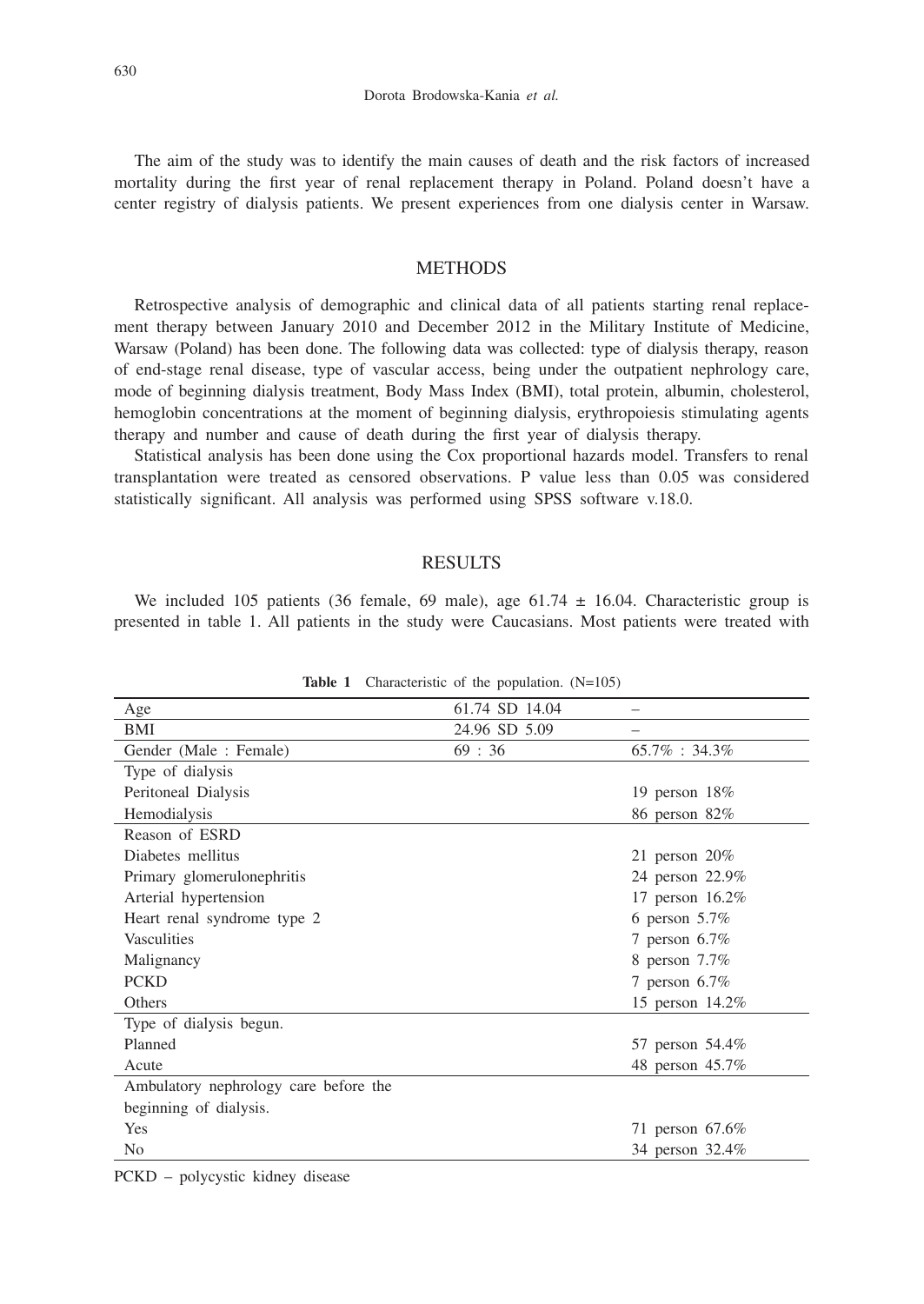hemodialysis (86, 81.9%). The most common reason of end stage renal disease was primary glomerulonephritis (24, 22.9%) followed by diabetic nephropathy (21, 20.0%), hypertensive and atherothrombotic nephropathy (17, 16.2%), malignancy (8, 7.6%), polycystic kidney disease (7, 6.7%), secondary glomerulonephritis (7, 6.7%), cardio-renal syndrome type II (6, 5.7%) and others (15, 14.3%).

Most patients began dialysis in a planned manner (57, 54.3%). Among hemodialysis patients the most common vascular access was catheter (64, 74.4%), the rest of these patients were treated using arteriovenous fistulas (n=22, 25.6%). Catheterization techniques are listed in table 2. Seventy one patients were under outpatient nephrology care before dialysis therapy (67.6%). Among them only 19,7 % started dialysis treatment in an acute manner.

Mean BMI was  $24.79 \pm 5.10$  kg/m<sup>2</sup>. Median protein concentration was  $6.1 \pm 1.0$  g/dl. Forty three patients (47.8%) had total protein concentration lower than 6.2 g/dl. Mean albumin concentration was  $3.44 \pm 0.73$  g/dl. Forty six patients (48.4%) had serum albumin concentration lower than 3.5 g/dl. Mean serum cholesterol was  $172 \pm 58$  mg/dl. Sixty three individuals (72.4%) had serum cholesterol lower than 200 mg/dl. Mean hemoglobin concentration was 9.5  $\pm$ 

|                                      |                          |                |           |       | Cox regression*  |       |
|--------------------------------------|--------------------------|----------------|-----------|-------|------------------|-------|
| Independent variables                |                          | Deaths $n(\%)$ | <b>HR</b> |       | 95% CI           | p     |
| BMI $(N=100)$                        | < 18.5                   | $2(50\%)$      |           | 2,481 | $0,547 - 11,246$ | 0,351 |
|                                      | $18,5 - 24,9$            | 13 (22,8%)     | ref.      |       |                  |       |
|                                      | $25,0-29,9$              | $4(15,4\%)$    |           | 0.683 | $0,223 - 2,099$  |       |
|                                      | $>=30$                   | 4 $(30,8\%)$   |           | 1,806 | 0,578-5,635      |       |
| Type of dialysis<br>$(N=100)$        | HD                       | 20 (23,8%)     |           | 1,12  | 0,325-3,877      | 0.856 |
|                                      | <b>CAPD</b>              | $3(18,8\%)$    | ref.      |       |                  |       |
| Dialysis acces<br>$(N=100)$          | A-V fistula              | 1 $(4,5\%)$    | ref.      |       |                  | 0,188 |
|                                      | Tenckhoff catheter       | $2(15,4\%)$    |           | 4,169 | 0.372-46.722     |       |
|                                      | Cuffed catheter          | 11 $(30,6\%)$  |           | 5.713 | 0,734-44,489     |       |
|                                      | Non-cuffed catheter      | $9(31,0\%)$    |           | 8,85  | 1,111-70,521     |       |
| Etiology of ESRD                     | Diabetic nephropathy     | $3(15.0\%)$    |           | 0.163 | $0,038 - 0,69$   | 0,033 |
|                                      | PG, SG, PKD, others      | $10(20,4\%)$   |           | 0,285 | $0,095 - 0,853$  |       |
| $(N=100)$                            | Cardio-renal syndrome+HT | 5(21,7%)       |           | 0,202 | $0,057 - 0,714$  |       |
|                                      | Malignancy               | $5(62,5\%)$    | ref.      |       |                  |       |
| Outpatient care<br>$(N=100)$         | yes                      | $9(13,6\%)$    | ref.      |       |                  | 0,012 |
|                                      | no                       | 14 (41,2%)     |           | 2,982 | 1,276-6,964      |       |
| Acute start of dialysis<br>$(N=100)$ | yes                      | $15(32,6\%)$   |           | 2.443 | 1,035-5,767      | 0.042 |
|                                      | no                       | $8(14,8\%)$    | ref.      |       |                  |       |
| ESA treatment<br>$(N=100)$           | yes                      | $10(14,5\%)$   | ref.      |       |                  | 0,004 |
|                                      | no                       | 13 (41,9%)     |           | 3,38  | 1,468-7,782      |       |
| Serum protein<br>$(N=82)$            | $<$ 6,2g/dl              | $9(21,4\%)$    |           | 1,282 | $0.494 - 3.326$  | 0,61  |
|                                      | $>= 6,2g/dl$             | $8(20\%)$      | ref.      |       |                  |       |
| Serum albumin<br>$(N=90)$            | $<$ 3,5g/dl              | 14 $(30, 4\%)$ |           | 2.169 | 0,875-5,377      | 0,094 |
|                                      | $>=3,5g/dl$              | $7(15.9\%)$    | ref.      |       |                  |       |
| Serum hemoglobin<br>$(N=95)$         | $<$ 11g/dl               | 18 (22,8%)     |           | 0.918 | $0,309 - 2,722$  | 0,877 |
|                                      | $\geq$ 11g/dl            | 4 $(25%)$      | ref.      |       |                  |       |
| Serum cholesterol<br>$(N=82)$        | $<$ 200 $mg/dl$          | $10(16,4\%)$   | ref.      |       |                  | 0,239 |
|                                      | $>=200mg/dl$             | 5(23,8%)       |           | 1,925 | 0,648-5,724      |       |

**Table 2** Associations between selected characteristics and mortality risk during the first year of dialysis treatment.

Abbreviations: A-V fistula, arterio-venous fistula, BMI, body mass index, CAPD, continuous ambulatory peritoneal dialysis, CI confidence interval, ESA, erythropoiesis stimulating agents, ESRD, end-stage renal disease, HD, hemodialysis, HR, hazard ratio, HT, hypertensive and atherothrombotic nephropathy, PG, primary glomerulonephritis, PKD, polycystic kidney disease, SG, secondary glomerulonephritis. \*) age adjusted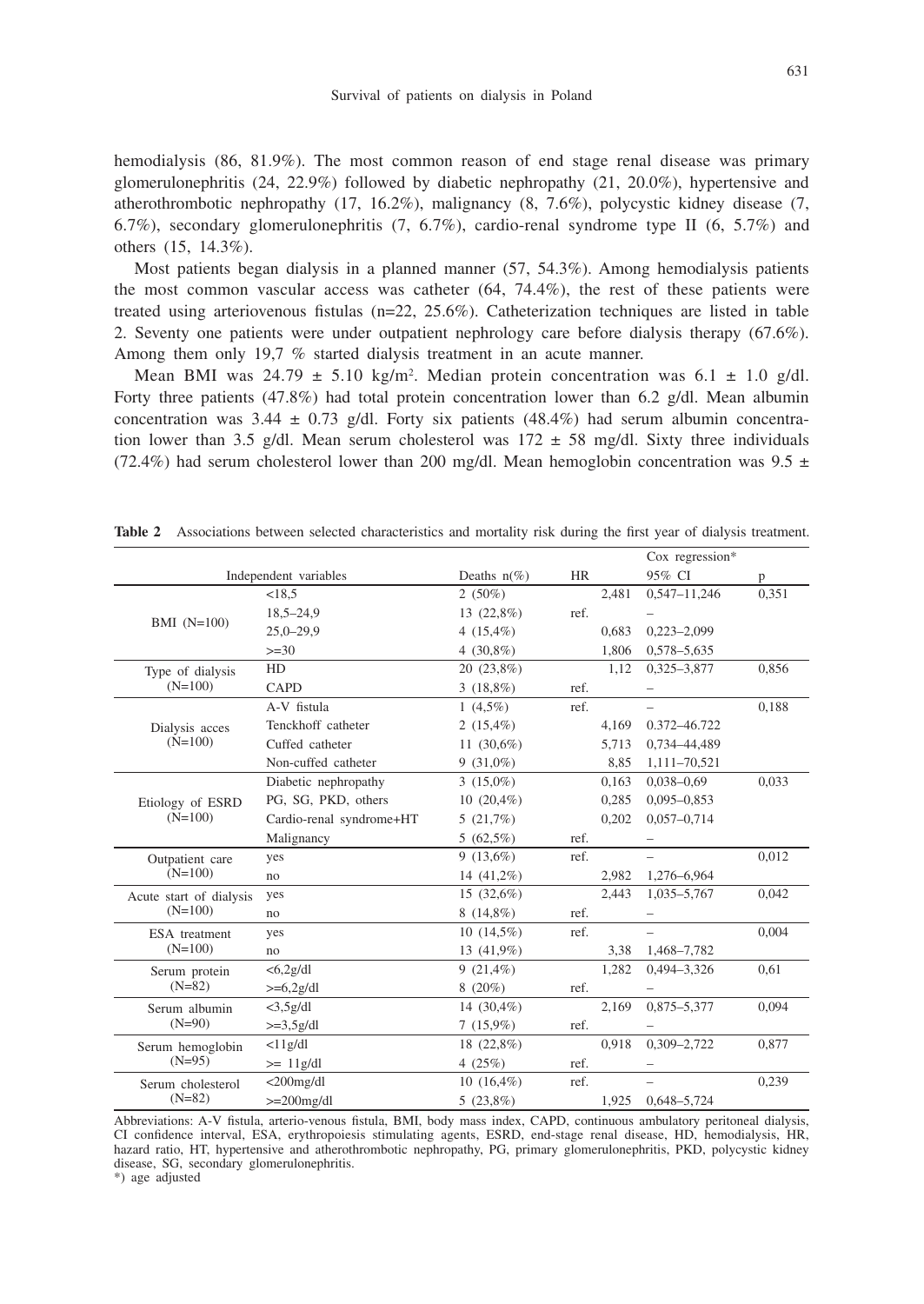| Independent variables |                          | <b>HR</b> | 95% CI          |       |
|-----------------------|--------------------------|-----------|-----------------|-------|
| Etiology of ESRD      | Diabetic nephropathy     | 0.276     | $0.058 - 1.310$ | 0.016 |
|                       | PG, SG, PKD, others      | 0.463     | $0.139 - 1.544$ |       |
|                       | Cardio-renal syndrome+HT | 0.124     | $0.033 - 0.459$ |       |
|                       | Malignancy               | Ref.      |                 |       |
| Outpatient care       | <b>Yes</b>               | Ref       |                 | 0.032 |
|                       | N <sub>0</sub>           | 2.805     | 1.090-7.219     |       |
| ESA treatment         | Yes                      | Ref       |                 | 0.002 |
|                       | No                       | 4.335     | 1.725-10.892    |       |

**Table 3** Association between etiology of ESRD, being under outpatient nephrology care, erythropoiesis stimulating agents therapy in Cox survival model adjusted for age

Abbreviations: CI confidence interval, ESA, erythropoiesis stimulating agents, ESRD, end-stage renal disease, HR, hazard ratio, HT, hypertensive and atherothrombotic nephropathy, PG, primary glomerulonephritis, PKD, polycystic kidney disease, SG, secondary glomerulonephritis

1.7 g/dl. Most patients had hemoglobin concentration under 11 g/dl (84, 84.0%) at the moment of beginning the treatment. As a consequence most patients received erythropoiesis stimulating agents (72, 69.2%) after beginning renal replacement therapy.

Five patients have been excluded from the analysis of mortality, because 4 of them received renal transplantation and one changed dialysis centers and was unavailable to follow-up. Twenty three deaths have been noted during the first year of dialysis treatment. Nine of them occurred during the first three months of therapy. The most common causes of death were cardio-vascular events (n=14, 60.9%) like: myocardial infarctions, strokes and sudden cardiac death. The second leading cause of death was malignancy, (8, 34,8%) most frequently pulmonary cancer and multiple myeloma. One patient died due to catheter associated infection.

After adjusting for age, malignancy as a cause of end stage renal disease, lack of outpatient nephrology care, acute modes of beginning renal replacement therapy and lack of erythropoiesis stimulating agents therapy were associated with higher risk of all-cause mortality during first year after starting dialysis. Other factors like: type of dialysis, BMI, serum protein, albumin, cholesterol and hemoglobin concentrations did not influence survival. Associations between selected characteristics and mortality risk are presented in table 2. Excluding the influence of age, the multivariable Cox's survival model revealed that being under the outpatient nephrology care, the etiology of ESRD other than malignancy and erythropoiesis stimulating agents therapy were independently associated with better survival during first year renal replacement therapy (Table 3).

## **DISCUSSION**

In recent years the population of patients undergoing renal replacement therapy is changing. The mean age of patients beginning dialysis treatment is increasing. In this study the mean age was 61.74  $\pm$  16.04 years. Fifty three percent of patients were above 60 and 31% were above 70 years old.

Nowadays the leading cause of primary renal disease is diabetes mellitus. In the United States, diabetic nephropathy accounts for 45% of end stage renal disease as opposed to Europe where the figure is  $20\%$ .<sup>4,5)</sup> In this study the most common reason for end stage renal disease was primary glomerulonephritis (22.9%), diabetic nephropathy was second (20.0%). The difference was not significant and incidence of diabetic nephropathy is comparable to other European countries.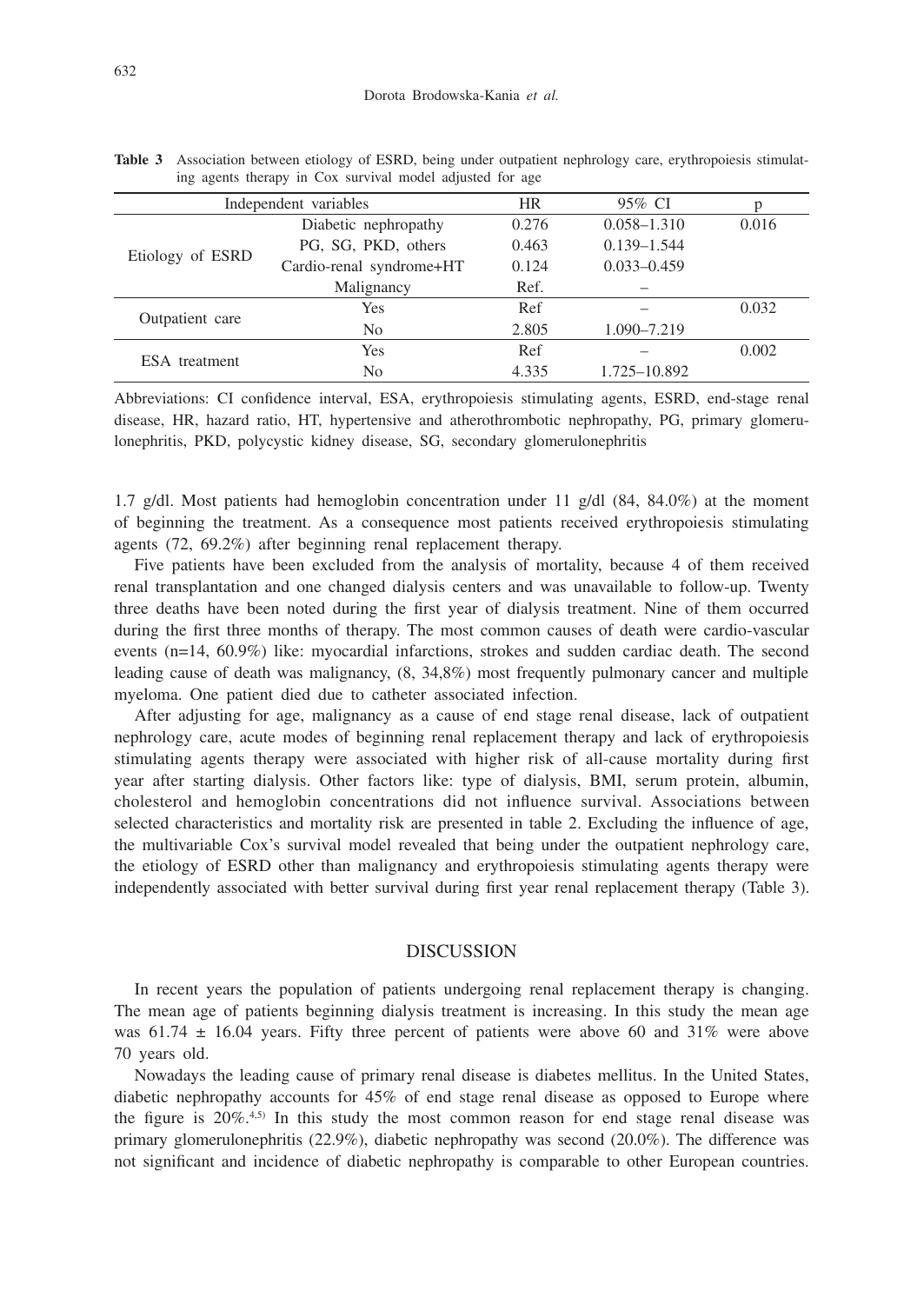Relatively numerous groups of patients with primary glomerulonephritis can be associated with the location of our dialysis center in a multidisciplinary medical institute with a nephrology department.

This fact can also influence the high percentage of patients treated with peritoneal dialysis. In our study 18% of patients were treated with this method. In Poland 6% of patients with end-stage renal disease are treated with peritoneal dialysis, in comparison with 5% in the US and 30% in Germany, Sweden, Spain and Denmark.<sup>2,4,5)</sup>

Outpatient nephrology care in the predialysis period is associated with longer patient survival during the first year of dialysis therapy.<sup>6)</sup> Nephrologists supervision enables renal replacement therapy among well-prepared patients and in the most appropriate time.<sup>7,8)</sup> Our study demonstrates that patients who were not referred to nephrologists before dialysis treatment had almost three times higher risk of death in comparison to patients under nephrologists care. Similar results are described in literature. *Minutolo et al.* observed that lack of nephrology care was associated with increased mortality in patients with chronic kidney disease stage 3b-5.<sup>9)</sup>

Unplanned beginning of dialysis in most cases requires usage of catheters (cuffed or noncuffed) as a vascular access. This situation is associated with lower survival rates in this group of patients. In a large, multicenter study, *Lorenzo et al.* showed that unplanned beginning of dialysis therapy with catheter was associated with increased mortality. During a one year follow-up the amount of deaths in this group was three times higher.7) Similar results were observed in our study. Unplanned beginning of dialysis treatment was associated with higher risk of death (HR - 2,44) during the first year of therapy. In the presented study relations between dialysis access and mortality did not reach statistical significance, however HR for cuffed (5,71) and non-cuffed catheters (8,85) was high. On the other hand using arterio-venous fistula as a vascular access was associated with the lowest risk of death. This type of vascular access is thought to be the most appropriate, with the lowest risk of infectious complications.10) Nowadays the amount of older patients, with atherosclerosis, diabetes mellitus is increasing. That is why formation of arterio-venous fistula is very often unsuccessful and impossible. According to American data 1–2% of dialysis patients die because of a lack of dialysis access.11)

Introduction of erythropoiesis stimulating agents (ESA) was one mile stone in renal replacement therapy. However some observations revealed an association between ESA doses and mortality. *Duong at al.* demonstrated a higher mortality risk in hemodialysis patients with increasing ESA doses and a higher ESA responsiveness index.12) In our study ESA treatment was associated with lower risk of death in the first year of dialysis treatment. But the first period of ESA treatment is partially a correction phase and usually high doses are not used in this time.

Protein energy wasting is one of the risk factors of increased morbidity and mortality among dialysis patients.13) This complication concerns 20–70% of hemodialysis patients and 18–50% of patients treated with peritoneal dialysis.14,15) In the present study some nutritional markers like: BMI, serum protein, serum albumin and serum cholesterol concentrations were chosen to check their association with survival. BMI is known to be a risk factor of mortality. Contrary to the general population of dialysis patients lower BMI is associated with lower chances of survival.16) However this relation takes a U-turn with the most protective BMI of 30 kg/m<sup>2</sup>.<sup>17)</sup> In our study the relationship the between BMI and mortality did not reach statistical significance. However low BMI  $(\leq 18, 5)$  as well as high BMI  $(\geq 30)$  were associated with increased mortality in comparison with individuals with BMI between 18,5 to 24,9 kg/m<sup>2</sup>. This fact can be explained by the short period of observation (one year) compared to *Huang at als* study of five years.<sup>17)</sup>

Our study did not confirm the previous findings that low serum albumin concentration correlates with worse survival.<sup>18)</sup> We did not observe statistically significant association between serum albumin concentration and risk of death among dialysis patients ( $p = 0.094$ ). Other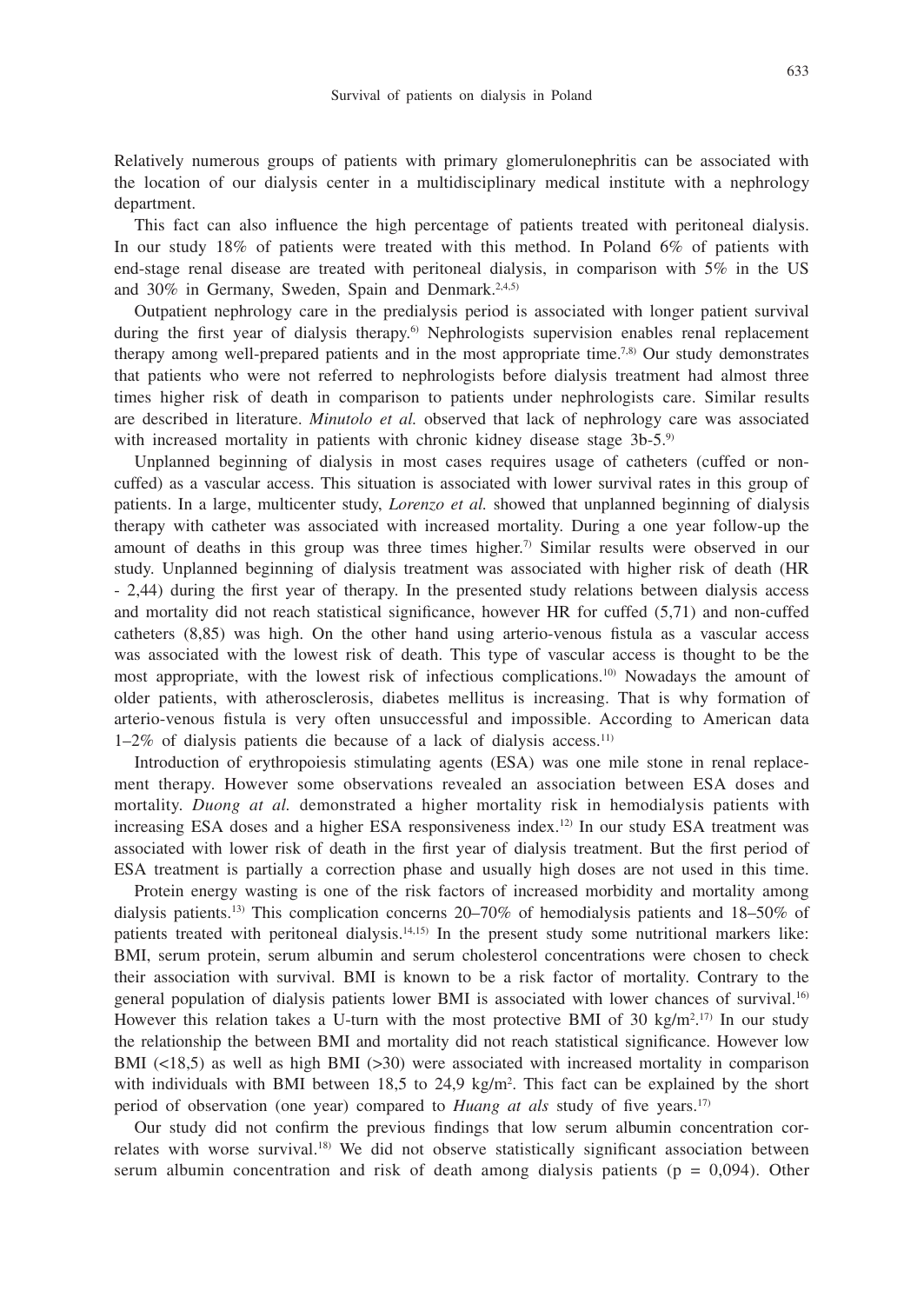biochemical markers did not influence patient's survival either. The limitation of the study was that such parameters like body composition with amount of fat tissue mass and lean tissue mass were not taken into account.

According to data from the literature, the highest mortality is observed during the first three months after starting dialysis therapy. In our study nine out of twenty three deaths were noted in this period. Similar to other centers, which show 15–20% one year mortality, we observed 23%.19) Cardiovascular events were the main cause of death in this study population as well as in other dialysis populations. Cardiovascular events are the leading cause of death amongst first year dialysis patients and after 5 or 10 years.<sup>20,12</sup> Chronic anemia, iron deficiency, insulin resistance and vitamin D deficiency are considered to be the risk factors of cardiovascular complications.22,23,24)

Contrary to international data, in our study infections were the third reason for death and were preceded by malignant diseases. Low percentage of death because of infections (4.3%) with high prevalence of catheter usage can be associated with early diagnosis and early, proper antibiotic treatment after recognizing the first symptoms.

Relatively high mortality during the first year and the first three months of dialysis treatment can be associated with a severe general state of the patients. Many patients who started dialysis treatment were of an advanced age, began dialysis treatment in an acute manner, had malignancy or did not have a chance for arterio-venous fistula because of the poor state of their vessels.

Outpatient nephrology care with an adequate amount of visits and associated dialysis therapy could probably ameliorate one year survival of dialysis patients.

## ACKNOWLEDGMENTS

All authors of the manuscript declare no conflict of interest. All authors agree with the content of the manuscript. The paper has not been published or submitted for publication elsewhere.

#### **REFERENCES**

- 1) System United States Renal Data. Annual Data Report. Atlas of end-stage renal disease in the United States. National Institutes of Diabetic and Digestive and Kidney Disease. 2012.
- 2) Rutkowski B, Lichodziejewska-Niemierko M, Grenda R. Raport o stanie leczenia nerkozastępczego w Polsce – 2010. *Drukonsul*, Gdan´sk. 2013.
- 3) Foley RN, Collins AJ. End-stage renal disease in the United States: an update from United States Renal Data System. *J Am Soc Nephrol*, 2007; 18: 2644–2648.
- 4) Rutkowski B, Lichodziejewska-Niemierko M, Grenda R. Report on the renal replacement therapy in Poland – 2007. Gdan´sk. 2009.
- 5) Pippias M, Stel VS, Abad Diez JM, Afentkis N, Herrero-Calvo JA, Arias M, Tomilina B, Bouzas Caamano E, Buturovic-Ponikvar J, Cala S, Caskey FJ, Castro de la Nuez P, Cernevskis H, Collart F, Alonso de la Torre, Garcia Bazaga Mde L, De Meester J, Diaz JM, Djukanovic L, Ferrer Alamar M, Finne P, Garneata L, Golan E, Gonzalez Fernandez R, Gutierrez Avila G, Heaf J, Hoistma A, Kontaria N, Kolesnyk M, Kramar R, Kramer A, Lassalle M, Leivestad T, Lopot F, Macario F, Magaz A, Martin-Escobar E, Mercalfe W, Noordzij M, Palsson R, Pechter U, Prutz KG, Ratkovic M, Resic H, Rutkowski B, Santiuste de Pablos C, Spustova V, Suleymanlar G, Van Stralen K, Thereska N, Wanner C, Jager KJ. Renal Replacement therapy in Europe – a summary of the 2012 ERA-EDTA Registry Annual Report. *Clin Kidney J*, 2015; 8: 248–261.
- 6) Hasegawa T, Bragg-Gresham JL, Yamazaki S, Fukuhara S, Akizawa T, Kleophas W, Greenwood R, Pisoni RL. Greater first-year survival on hemodialysis in facilities in which patients are provided earlier and more frequent pre-nephrology visit. *Cin J Am Soc Nephrol*, 2009; 4: 595–602.
- 7) Lorenzo V, Martin M, Rufino M, Hernandez D, Toores A, Ayus JC. Predialysis nephrologic care and a functioning arteriovenous fistula at entry are associated with better survival in incident hemodialysis patients: